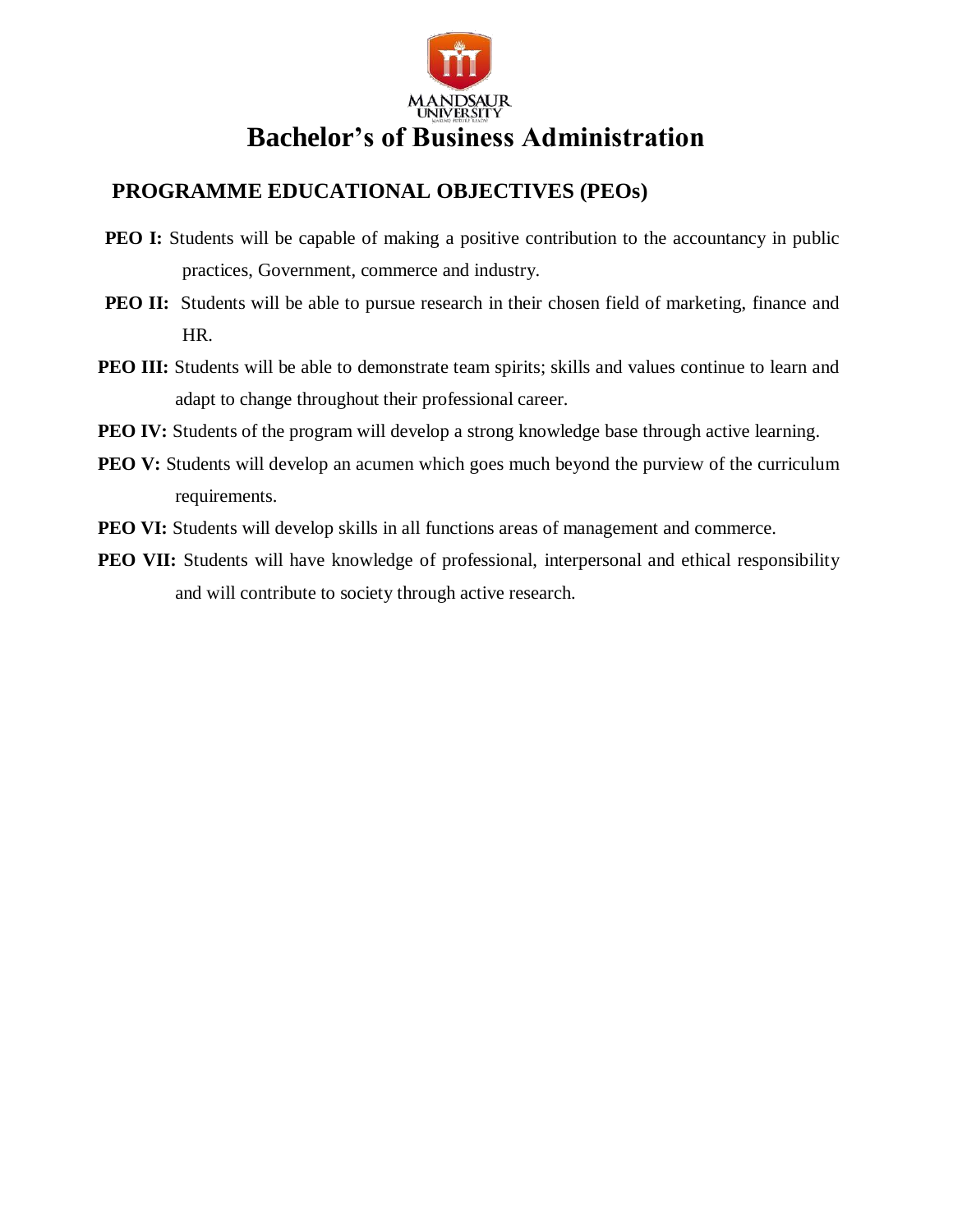#### **PROGRAMME OUTCOMES (POs)**

**PO1 Cross-Disciplinary Integration and Strategic Perspective:** Conceptualize, organize and resolve complex business problems or issues by using the resources available under their discretion.

**PO2 Critical Thinking and Problem Solving:** Apply the perspective of their chosen specialized area of study to develop fully-reasoned opinions on such contemporary issues as the need for integrity, leading and managing change, globalization and technology management.

**PO3 Teamwork:** Able to determine the effectiveness with which goals are defined and achieved in team environments to assess the contributions made by themselves as well as by their peers within those environments and to identify and resolve conflicts.

**PO4 Leadership Skills:** Able to document their participation and contribution to student organizations, business or consulting projects, internship opportunities or other sanctioned initiatives.

**PO5 Modern Tool Usage:** Create, select, and apply appropriate techniques, resources and modern management and IT tools including prediction and modeling to complex management activities with an understanding of the limitations.

**PO6 Environment and Sustainability:** Understand the impact of the professional management solutions in societal and environmental contexts and demonstrate the knowledge of and need for sustainable development.

**PO7 Ethics:** Apply ethical principles and commit to professional ethics and responsibilities and norms of the management practice.

**PO8 Entrepreneurial Perspective:** Able to identify, assess and shape entrepreneurial opportunities and to evaluate their potential for business success.

**PO9 Global Perspective:** Able to demonstrate their ability to assess and evaluate the dynamic internal and external elements of the competitive global environment